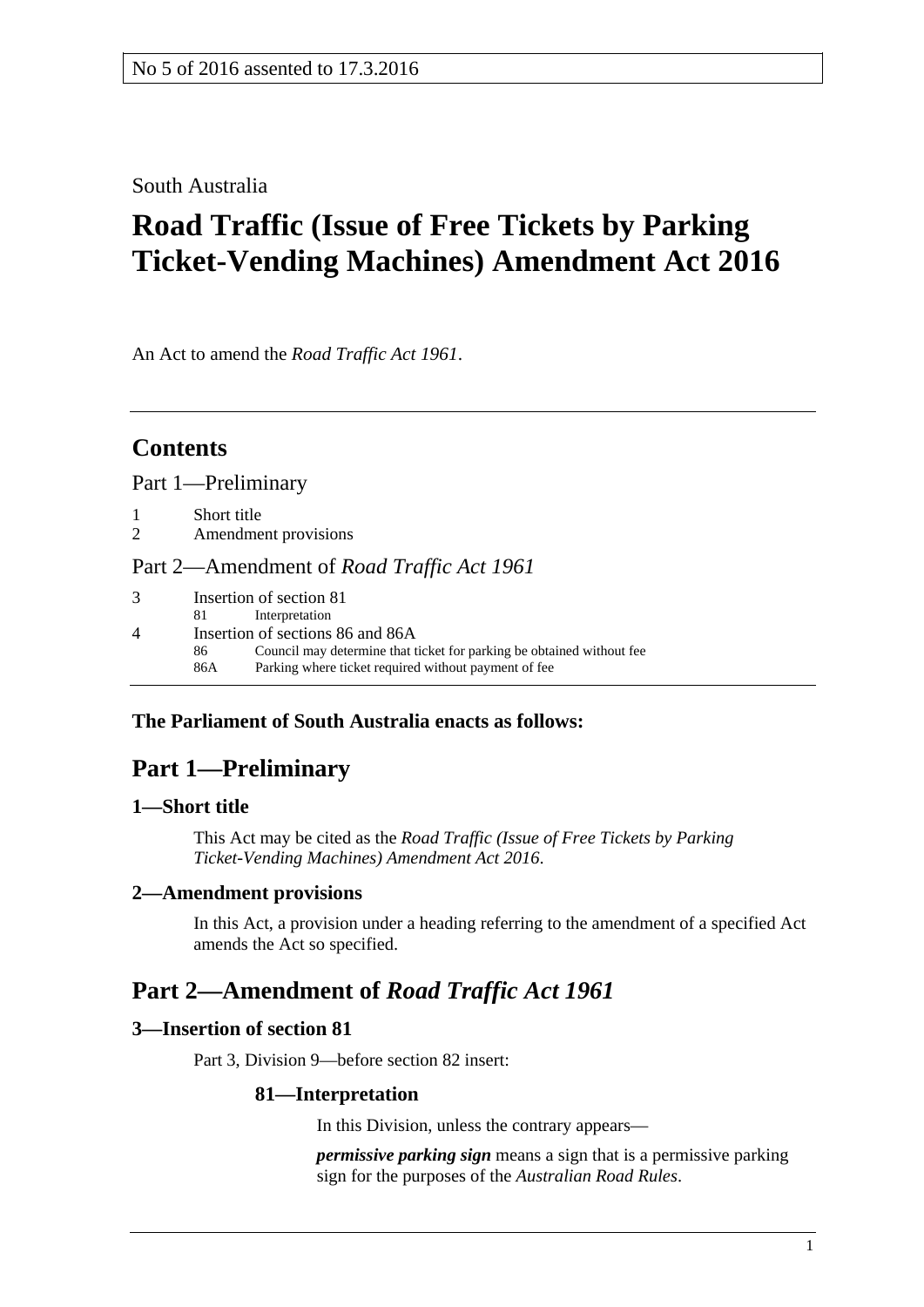### <span id="page-1-0"></span>**4—Insertion of sections 86 and 86A**

After section 85 insert:

### **86—Council may determine that ticket for parking be obtained without fee**

If a council has installed, or determined that it will install, permissive parking signs to apply to a length of road or an area, the council may (in addition to any other action that it may be empowered to take by or under this Act)—

- (a) determine that a ticket must be obtained for parking in the length of road or the area through the operation of parking ticket-vending machines installed or to be installed in or near the length of road or area without payment of a fee; or
- (b) vary or revoke a determination made under this section.

### <span id="page-1-1"></span>**86A—Parking where ticket required without payment of fee**

- (1) This section applies to a driver who parks in a length of road, or in an area, to which a permissive parking sign applies if—
	- (a) information on or with the sign indicates that a ticket must be obtained through the operation of a parking ticket-vending machine for parking in the length of road or area; and
	- (b) information on or with the sign or the machine indicates that the ticket may be obtained without the payment of a fee.
- (2) For the purposes of [subsection](#page-1-1) (1)—
	- (a) if a sign displays the words "FREE PARKING" together with a requirement (however expressed) for a ticket to be obtained—
		- (i) the sign will be taken to be a permissive parking sign for the purposes of the *[Australian Road Rules](http://www.legislation.sa.gov.au/index.aspx?action=legref&type=subordleg&legtitle=Australian%20Road%20Rules)* to which Part 20 of the Rules applies; and
		- (ii) the words will be taken to indicate that a ticket must be obtained through the operation of a parking ticket-vending machine without payment of a fee;
	- (b) if a permissive parking sign displays the word "FREE TICKET" or such other words as may be prescribed by regulation, the words will be taken to indicate that a ticket must be obtained through the operation of a parking ticket-vending machine without payment of a fee.
- (3) A driver referred to in [subsection](#page-1-1) (1) must obtain a ticket from a parking ticket-vending machine in or near the length of road or area. Maximum penalty: \$1 250.